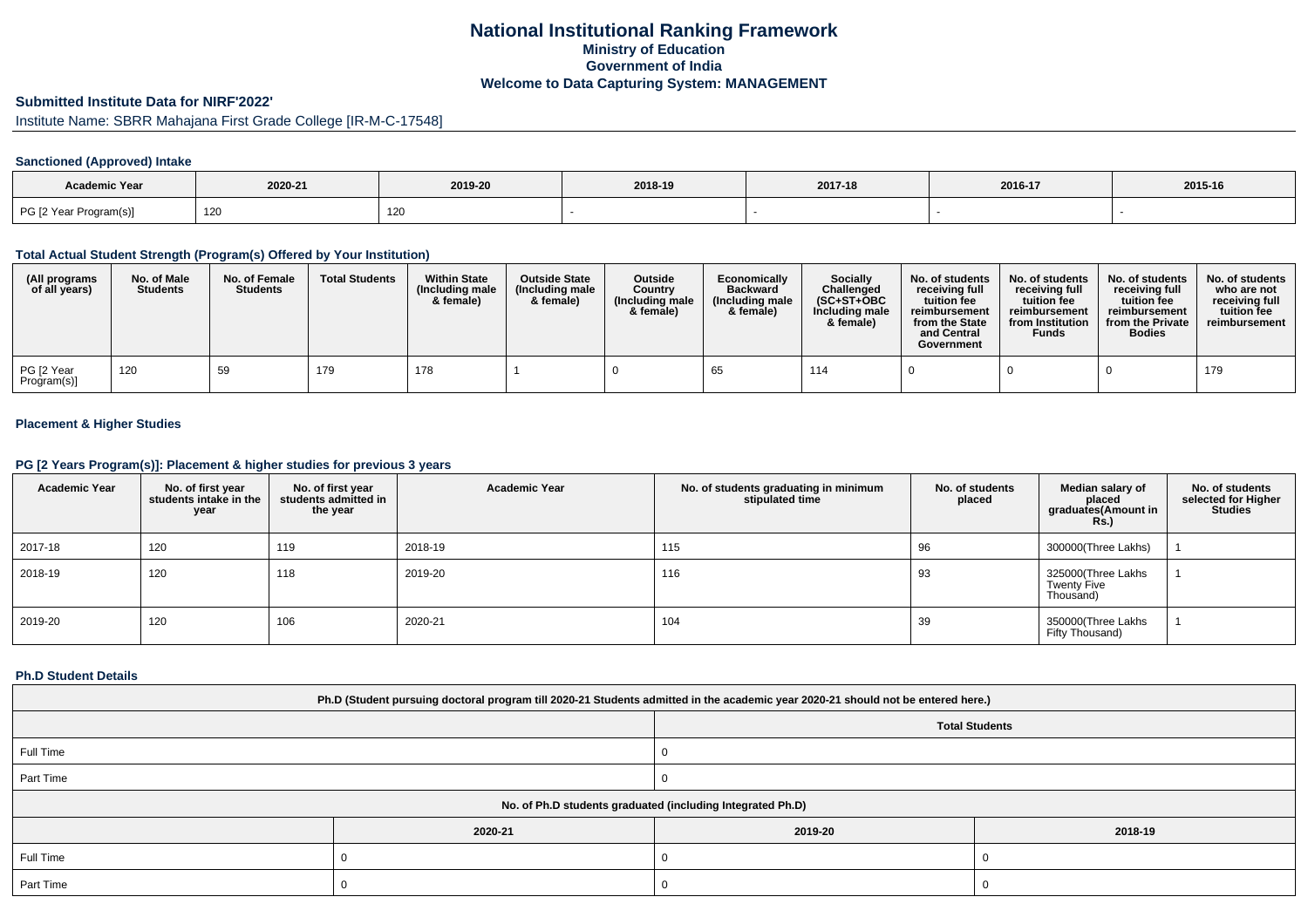#### **Financial Resources: Utilised Amount for the Capital expenditure for previous 3 years**

| Academic Year                                                                                                                                                              | 2020-21                                                                   | 2019-20                                                      | 2018-19                                                            |  |  |  |  |  |
|----------------------------------------------------------------------------------------------------------------------------------------------------------------------------|---------------------------------------------------------------------------|--------------------------------------------------------------|--------------------------------------------------------------------|--|--|--|--|--|
|                                                                                                                                                                            | <b>Utilised Amount</b>                                                    | <b>Utilised Amount</b>                                       | <b>Utilised Amount</b>                                             |  |  |  |  |  |
| Annual Capital Expenditure on Academic Activities and Resources (excluding expenditure on buildings)                                                                       |                                                                           |                                                              |                                                                    |  |  |  |  |  |
| Library (Books, Journals and e-Resources only)                                                                                                                             | 77696 (seventy seven thousand six hundred and ninety six)                 | 103036 (one lakh three thousand and thirty six)              | 81632 (eighty one thousand six hundred and thirty two)             |  |  |  |  |  |
| Expenditure on setting up/upgradation of laboratory                                                                                                                        | 0 (nill)                                                                  | $0$ (nill)                                                   | $0$ (nill)                                                         |  |  |  |  |  |
| Other expenditure on creation of Capital Assets (For setting up classrooms, seminar hall, conference hall, library excluding<br>expenditure on Land ,Building, Roads etc.) | 1089570 (Ten Lakhs Eighty Nine Thousand Five Hundred and<br>Seventy Only) | 990519 (nine lakh ninety thousand five hundred and nineteen) | 507528 (five lakh seven thousand five hundred and twenty<br>eight) |  |  |  |  |  |

## **Financial Resources: Utilised Amount for the Operational expenditure for previous 3 years**

| <b>Academic Year</b>                                                                                                                                                                            | 2020-21                                                                    | 2019-20                                                      | 2018-19                                                      |  |  |  |  |  |
|-------------------------------------------------------------------------------------------------------------------------------------------------------------------------------------------------|----------------------------------------------------------------------------|--------------------------------------------------------------|--------------------------------------------------------------|--|--|--|--|--|
|                                                                                                                                                                                                 | <b>Utilised Amount</b>                                                     | <b>Utilised Amount</b>                                       | <b>Utilised Amount</b>                                       |  |  |  |  |  |
| <b>Annual Operational Expenditure</b>                                                                                                                                                           |                                                                            |                                                              |                                                              |  |  |  |  |  |
| Salaries (Teaching and Non Teaching staff)                                                                                                                                                      | 6640000 (Seventy seven thousand six hundred ninety six s)                  | 6885400 (one lakh three thousand thirty sex)                 | 7574423 (eighty one thousand six hundred thirty two)         |  |  |  |  |  |
| Maintenance of Academic Infrastructure or consumables and<br>other running expenditures (excluding maintenance of hostels<br>and allied services, rent of the building, depreciation cost, etc) | 4358290 (Fourty three lakh fifty eight thousand two hundred<br>and ninety) | 3962082 (thirty nine lakh sixty two thousand and eighty two) | 2030112 (twenty lakh thirty thousand one hundred and twelve) |  |  |  |  |  |
| Seminars/Conferences/Workshops                                                                                                                                                                  | 100000 (One Lakhs)                                                         | 200000 (two lakh)                                            | 200000 (two lakh)                                            |  |  |  |  |  |

## **Sponsored Research Details**

| <b>Financial Year</b>                    | 2020-21 | 2019-20 | 2018-19 |
|------------------------------------------|---------|---------|---------|
| Total no. of Sponsored Projects          |         |         |         |
| Total no. of Funding Agencies            |         |         |         |
| Total Amount Received (Amount in Rupees) |         |         |         |
| Amount Received in Words                 | Zero    | Zero    | Zero    |

# **Consultancy Project Details**

| <b>Financial Year</b>                    | 2020-21 | 2019-20 | 2018-19 |
|------------------------------------------|---------|---------|---------|
| Total no. of Consultancy Projects        |         |         |         |
| Total no. of Client Organizations        |         |         |         |
| Total Amount Received (Amount in Rupees) |         |         |         |
| Amount Received in Words                 | Zero    | Zero    | Zero    |

## **Executive Development Program/Management Development Programs**

| <b>Financial Year</b>                                                                  | 2020-21 | 2019-20 | 2018-19 |
|----------------------------------------------------------------------------------------|---------|---------|---------|
| Total no. of Executive Development Programs/ Management<br><b>Development Programs</b> |         |         |         |